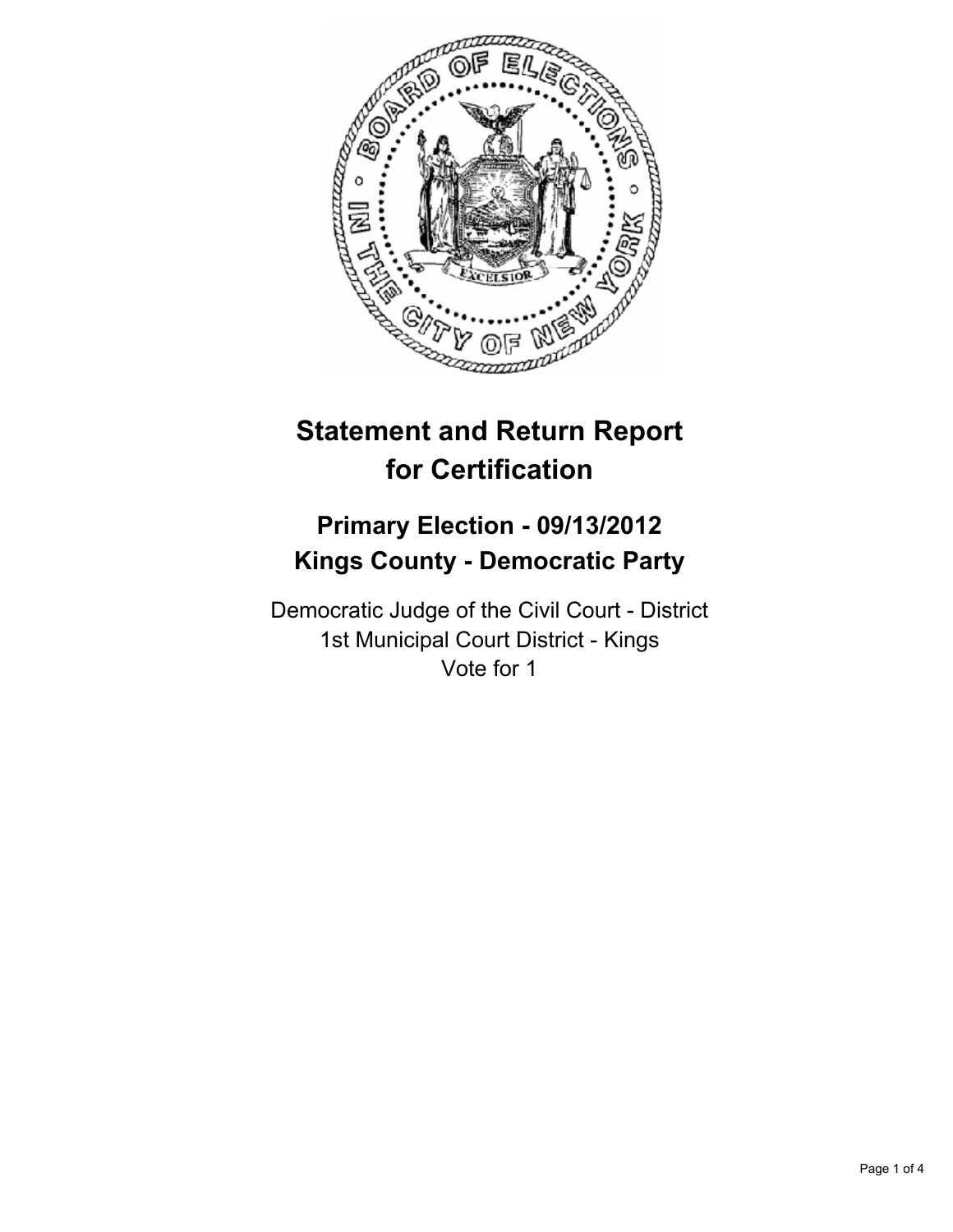

### **Assembly District 50**

| <b>PUBLIC COUNTER</b>                                    | 252 |
|----------------------------------------------------------|-----|
| <b>EMERGENCY</b>                                         | 0   |
| ABSENTEE/MILITARY                                        | 5   |
| FEDERAL                                                  | 0   |
| SPECIAL PRESIDENTIAL                                     | 0   |
| <b>AFFIDAVIT</b>                                         | 7   |
| <b>Total Ballots</b>                                     | 264 |
| Less - Inapplicable Federal/Special Presidential Ballots | 0   |
| <b>Total Applicable Ballots</b>                          | 264 |
| LARA J. GENOVESI                                         | 114 |
| RICHARD J. MONTELIONE                                    | 116 |
| CARLETTA JANSSEN (WRITE-IN)                              |     |
| <b>JASON SMITH (WRITE-IN)</b>                            | 1   |
| UNATTRIBUTABLE WRITE-IN (WRITE-IN)                       | 1   |
| <b>Total Votes</b>                                       | 233 |
| Unrecorded                                               | 31  |

#### **Assembly District 51**

| PUBLIC COUNTER                                           | 278 |
|----------------------------------------------------------|-----|
| <b>EMERGENCY</b>                                         | 0   |
| ABSENTEE/MILITARY                                        | 15  |
| <b>FEDERAL</b>                                           | 0   |
| <b>SPECIAL PRESIDENTIAL</b>                              | 0   |
| <b>AFFIDAVIT</b>                                         | 2   |
| <b>Total Ballots</b>                                     | 295 |
| Less - Inapplicable Federal/Special Presidential Ballots | 0   |
| <b>Total Applicable Ballots</b>                          | 295 |
| LARA J. GENOVESI                                         | 127 |
| RICHARD J. MONTELIONE                                    | 164 |
| <b>Total Votes</b>                                       | 291 |
| Unrecorded                                               | 4   |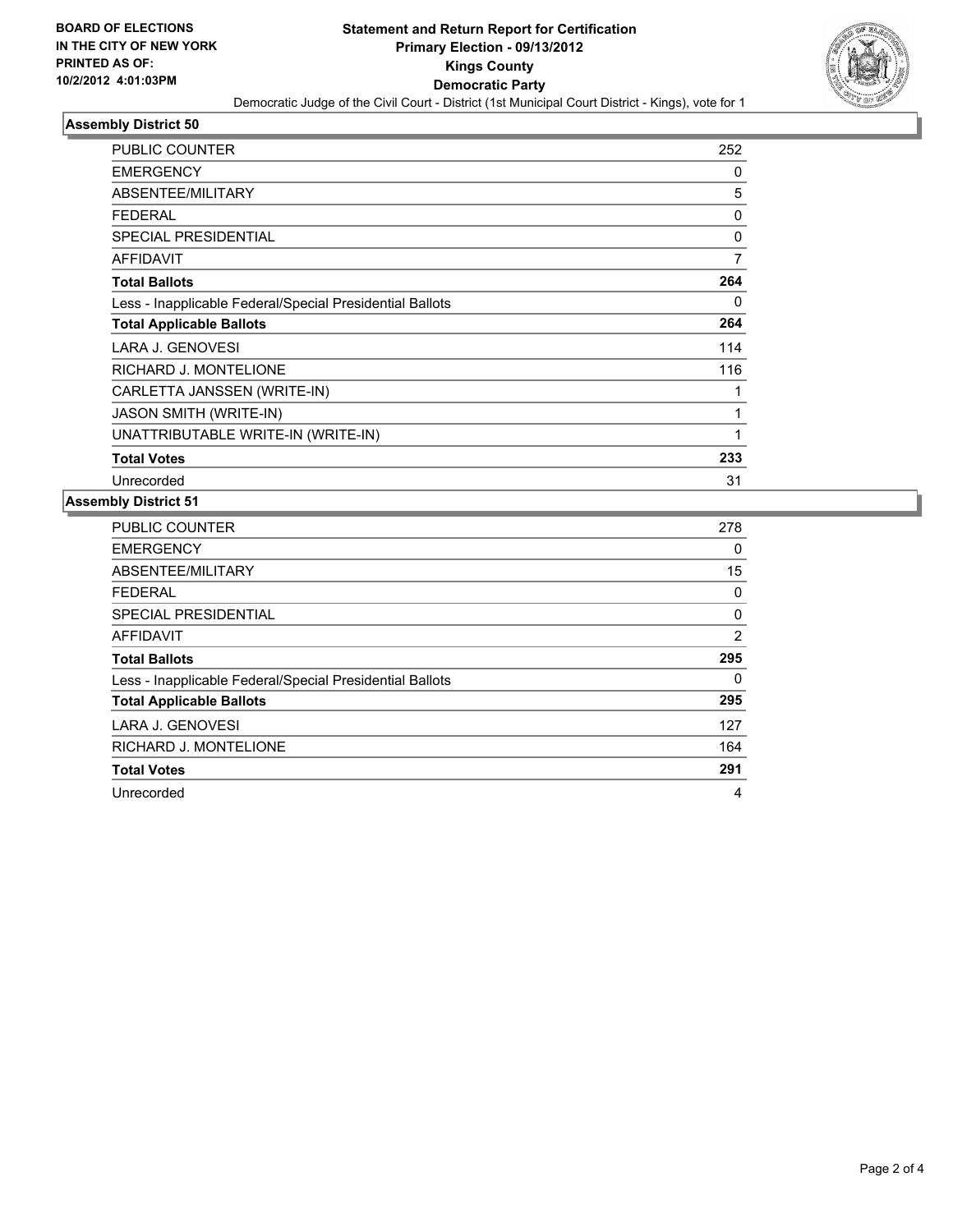

#### **Assembly District 52**

| <b>PUBLIC COUNTER</b>                                    | 4,443        |
|----------------------------------------------------------|--------------|
| <b>EMERGENCY</b>                                         | 0            |
| <b>ABSENTEE/MILITARY</b>                                 | 170          |
| <b>FEDERAL</b>                                           | 0            |
| <b>SPECIAL PRESIDENTIAL</b>                              | $\mathbf{0}$ |
| <b>AFFIDAVIT</b>                                         | 38           |
| <b>Total Ballots</b>                                     | 4,651        |
| Less - Inapplicable Federal/Special Presidential Ballots | 0            |
| <b>Total Applicable Ballots</b>                          | 4,651        |
| <b>LARA J. GENOVESI</b>                                  | 2,073        |
| RICHARD J. MONTELIONE                                    | 2,478        |
| CHERYL GONZALEZ (WRITE-IN)                               | 1            |
| DARIUS WADIA (WRITE-IN)                                  | 1            |
| JILL STEIN (WRITE-IN)                                    | 1            |
| LISETE COLON (WRITE-IN)                                  | 1            |
| MARTY MARKOWITZ (WRITE-IN)                               | 1            |
| MATT GREENBERG (WRITE-IN)                                | 1            |
| <b>NANCY BURNS (WRITE-IN)</b>                            | 1            |
| REBECCA BIEMINGHAM (WRITE-IN)                            | 1            |
| STEPHEN POKART (WRITE-IN)                                | 1            |
| TIM VETTER (WRITE-IN)                                    | 1            |
| UNATTRIBUTABLE WRITE-IN (WRITE-IN)                       | 4            |
| <b>Total Votes</b>                                       | 4,565        |
| Unrecorded                                               | 86           |

#### **Assembly District 57**

| <b>PUBLIC COUNTER</b>                                    | 2,042 |
|----------------------------------------------------------|-------|
| <b>EMERGENCY</b>                                         | 0     |
| ABSENTEE/MILITARY                                        | 99    |
| FEDERAL                                                  | 0     |
| <b>SPECIAL PRESIDENTIAL</b>                              | 0     |
| <b>AFFIDAVIT</b>                                         | 31    |
| <b>Total Ballots</b>                                     | 2,172 |
| Less - Inapplicable Federal/Special Presidential Ballots | 0     |
| <b>Total Applicable Ballots</b>                          | 2,172 |
| LARA J. GENOVESI                                         | 1,091 |
| RICHARD J. MONTELIONE                                    | 919   |
| CHARLES BARRON (WRITE-IN)                                | 2     |
| CRAIG WALKER (WRITE-IN)                                  | 1     |
| LUCAS SHAPIRO (WRITE-IN)                                 | 1     |
| UNATTRIBUTABLE WRITE-IN (WRITE-IN)                       | 3     |
| <b>Total Votes</b>                                       | 2,017 |
| Unrecorded                                               | 155   |